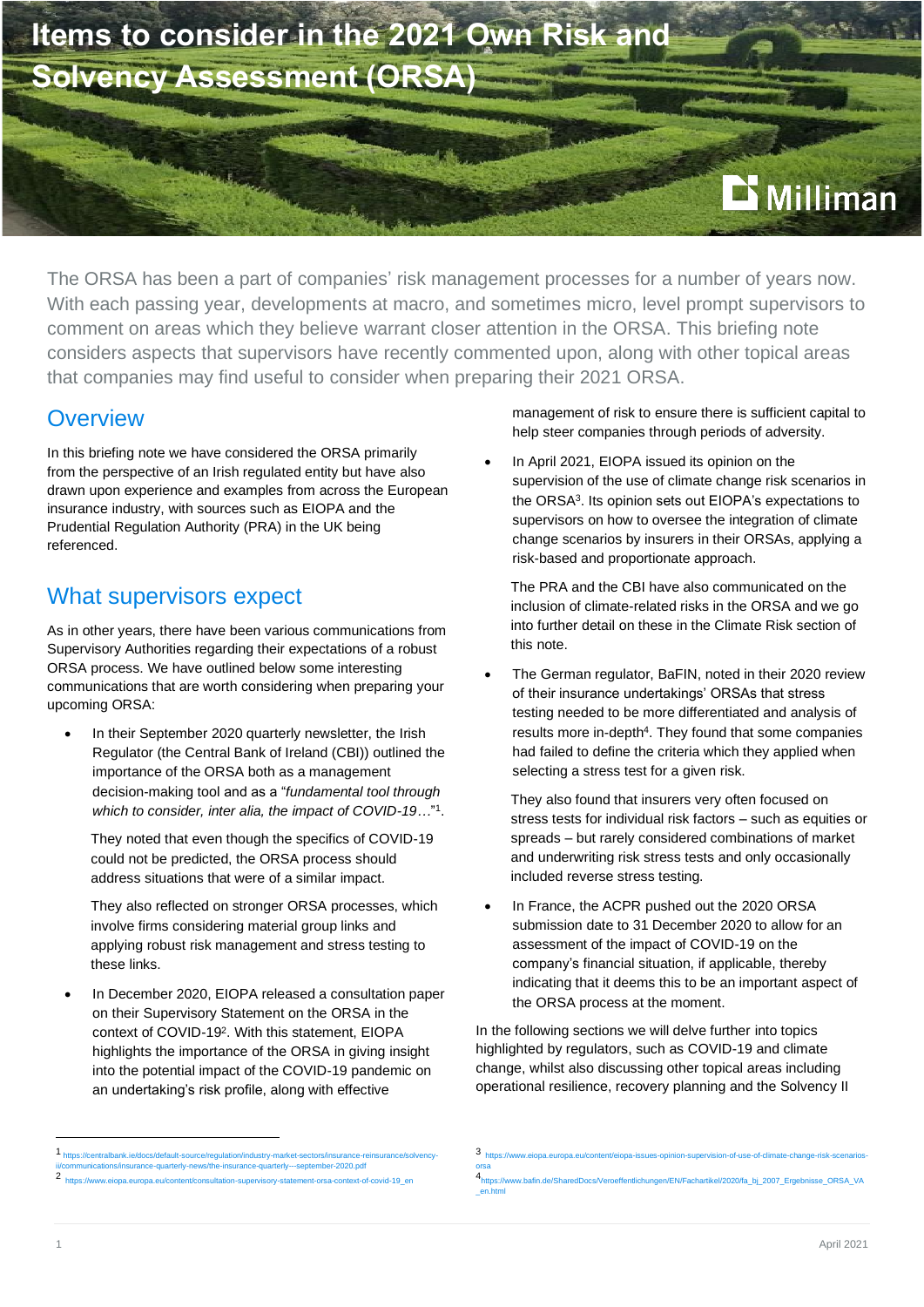2020 review that may be useful for companies to consider when formulating their 2021 ORSA scenarios.

## Covid-19

There are a wide range of factors that are relevant to insurers attempting to understand how COVID-19 has impacted (and will continue to impact) upon their risk profile.

In June 2020, the PRA published results from their COVID-19 stress testing exercise<sup>5</sup> and noted that the sector has remained robust in this evolving situation. They also noted that they expect firms to maintain close monitoring of the additional risks presented by COVID-19, update their risk and capital assessments as the situation evolves, and take appropriate management actions where necessary. Insurers will need to ensure that they actively monitor their central best estimate and adjust for any changes where it is appropriate.

In consideration of the above, Milliman published a paper in July 2020 on how insurers can explore their future exposures to COVID-19 through the ORSA and this paper can be found [here.](https://milliman-cdn.azureedge.net/-/media/milliman/pdfs/articles/covid-19-orsa-guide.ashx) The key message here is that insurers:

- Develop a central narrative around what the next three to five years looks like in terms of the virus itself and the knock-on impacts on the economy, society, and the environment, for example. This can then be quantitatively assessed in terms of the variables that are included within the ORSA forecast.
- Consider which of these variables are subject to considerable uncertainty, particularly those that are most relevant to the insurer's risk profile. For the variables that exhibit the most uncertainty and/or materiality, consider if the variables can be assessed using scenario analysis or other risk assessment techniques.
- Design a set of stresses and scenarios to explore adverse developments, where changes are made to key assumptions and parameters in the areas that exhibit most uncertainty.
- Develop novel scenarios that involve aspects or dynamics that the business has not previously encountered. The scenarios need to recognise the interconnected nature of today's business environment, and so it is important to focus on multi-factor scenarios ahead of single-factor stresses, as this would better simulate the real world.

COVID-19 will undoubtably have an impact on claims experience, with the effects being seen through a different lens depending on the nature of the business, i.e. non-life, health or life insurance business. Companies need to consider whether

the claims experience seen over 2020 is a true reflection of the company's claims profile in the near to medium term, the uncertainty around these profiles and how best to reflect these within the ORSA.

Across the industry, the economic fallout arising from COVID-19 is still being understood. A number of factors could influence a company's view on the short to medium-term economic climate. With the various stimulus packages having been put in place by government and central banks, to the roll-out of approved vaccines, each company needs to consider the influences which will impact their specific business and economic outlook and reflect these within their ORSA.

## Restricted Dividend Distribution

Arising from uncertainty surrounding the pandemic, regulators have been providing guidance in the area of company dividend distribution over the previous year.

In Ireland, through their COVID-19 Regulated Firms FAQ, the CBI proposes postponement of dividend distributions until firms can forecast their costs and future revenues with a greater degree of certainty, echoing statements by EIOPA and the European Systemic Risk Board on the subject. However, where a firm can form a view, with a high level of certainty, that its financial position facilitates the payment of a dividend, the CBI has proposed thresholds for which a dividend distribution could be made and they fall along the lines of demonstrating "*satisfactory forward looking solvency, liquidity and operational resilience positions in light of the current environment*".

Where companies are proposing a dividend, the upcoming ORSA can be used to demonstrate clearly that the company has the capacity to pay their proposed dividends and meet the CBI's expectations around the areas of solvency, liquidity and operational resilience.

Further to this, the CBI updated its guidance on dividend distribution in February 2021 for "*more significant insurance firms*" 6 (whom they have already contacted directly) stating that proposed dividend payments should not worsen the solvency ratio by greater than 15 percentage points and should be significantly lower than non-COVID year distributions.

## **Climate**

Climate change risk has been a focus of supervisors over the last year, with EIOPA's opinion on the matter as referenced above (in the "what supervisors expect" section of this note) being evidence of this activity.

In its opinion, along with providing practical guidance on the selection and implementation of scenarios, EIOPA outlined two

<sup>5</sup> https:// $\sqrt{2}$ [https://www.bankofengland.co.uk/-/media/boe/files/prudential-regulation/letter/2020/insurance-stress-test-2019](https://www.bankofengland.co.uk/-/media/boe/files/prudential-regulation/letter/2020/insurance-stress-test-2019-feedback.pdf) [feedback.pdf](https://www.bankofengland.co.uk/-/media/boe/files/prudential-regulation/letter/2020/insurance-stress-test-2019-feedback.pdf)

<sup>6</sup> <https://www.centralbank.ie/consumer-hub/covid-19/faq-for-regulated-firms>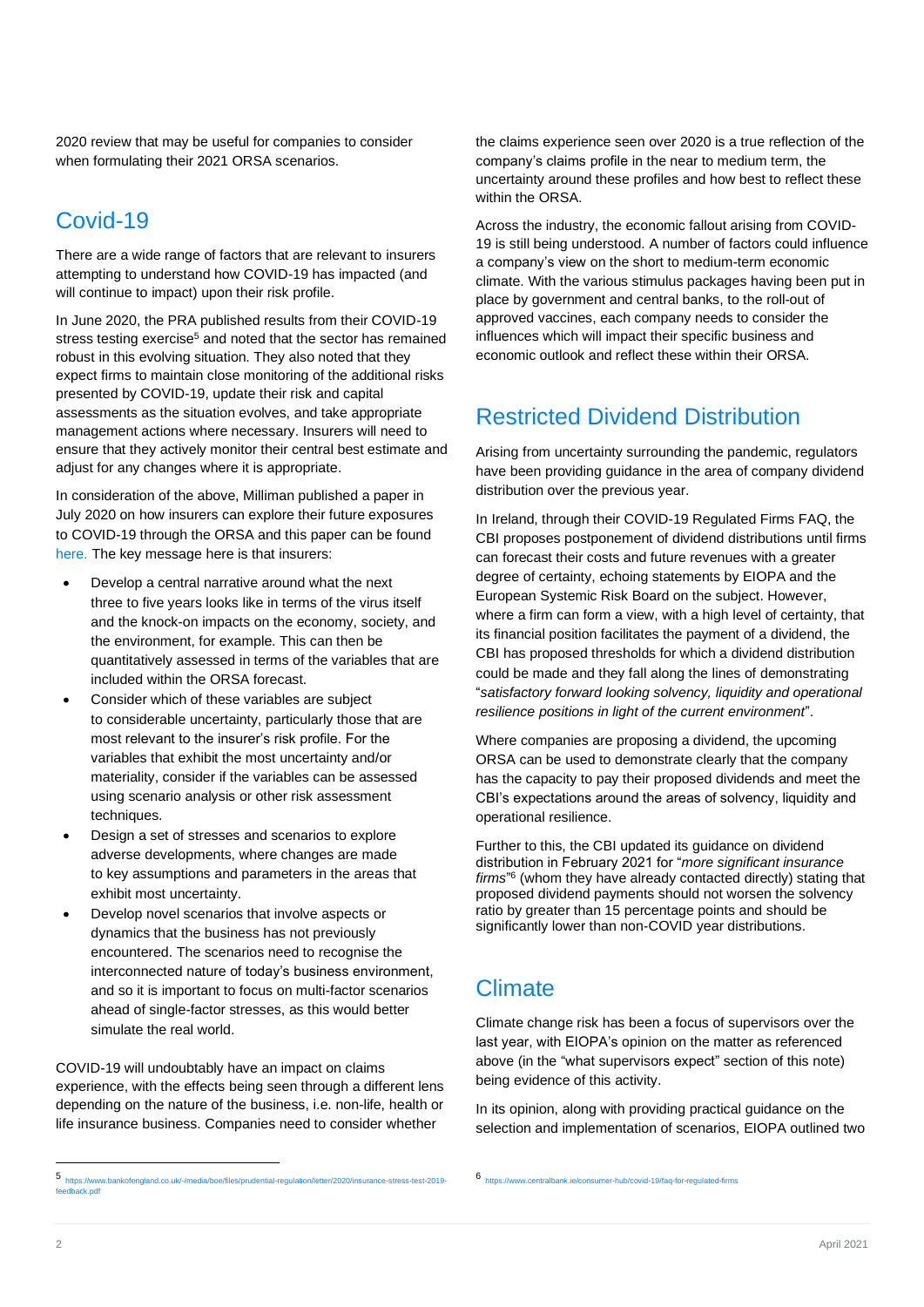proposed climate change risk scenarios that insurers should at least reflect, where appropriate, as follows:

- Scenario where the global temperature increase remains below 2°C, preferably no more than 1.5°C, in line with EU commitments.
- Scenario where the global temperature increase exceeds 2°C.

The International Actuarial Association (IAA) completed a survey of its members on what national regulators are requesting regulated entities to show on climate change in the ORSA and the survey results can be found [here.](https://www.actuaries.org/IAA/Documents/SUBCMTE_ORSA/Meetings/Virtual_April2020/Agenda/6_ORSA_Subcommittee%20_SIF_ClimateSurveyResults_20200410.pdf) As part of the survey responses, the PRA noted that it:

*"expects a firm's scenario analysis to address a range of outcomes relating to different transition paths to a low-carbon economy, and a path where no transition occurs. The scenario analysis should, where appropriate, include a short-term assessment which sets out the firm's exposure to the financial risks from climate change ……. and longer term assessment of the firm's exposure, based on its current business model, of a range of different climate-related scenarios".*

The PRA stated that it expects the time horizon of the longterm assessment to be in the order of decades. This is not intended to be a precise forecast, but rather a qualitative exercise used to inform strategic planning and decision making.

They also provided thematic feedback through a "Dear CEO" letter<sup>7</sup>, with the main take away being that the PRA expects firms to have fully embedded their approaches to managing climate-related financial risks by the end of 2021.

The CBI also discussed climate related risks and expectations around the ORSA in their September 2019 Insurance newsletter<sup>8</sup> commenting that:

*"Where an undertaking has a material exposure to climate related risks, we will expect to see evidence of robust analysis and discussion within the ORSA report. The ultimate aim should be to enable discussion, challenge, and decision making in relation to climate related risks, at board level".*

With the number of regulatory communications and the possible impact climate change risk could have on firms over the business planning horizon, it is important for companies that are impacted by climate change risk to ensure both quantitative and qualitative analysis is included in their upcoming ORSAs.

#### Solvency II 2020 Review

In December 2020, EIOPA published its opinion on the Solvency II 2020 review. This follows on from several consultation papers released in 2019 outlining various proposals to the European Commission covering a number of topics and areas. Milliman has prepared a briefing note summarising EIOPA's final proposals and this can be found [here.](https://ie.milliman.com/-/media/milliman/pdfs/2021-articles/1-11-21-sii-2020-eiopa-opinion.ashx?la=en-gb&hash=3A8F180BB4C11E7D2DA59BAF45669691)

It is worth noting that it is now up to the European Commission to adopt, amend or reject the proposals as set out by EIOPA and in its opinion EIOPA notes that the implementation date for any changes is likely to be closer to 2025 than 2020.

The proposals cover a range of areas but, from a Pillar 1 perspective, can be mainly considered as impacting the following calculations:

- Risk-free interest rates
- SCR interest risk
- Risk Margin
- Volatility adjustment

An alternative extrapolation methodology for the risk-free rate curve has been proposed, moving from a last liquid point (LLP) to a first smoothing point approach, with a weighted average of forward rates before and after the first smoothing point being used in proportion to the liquidity at each maturity. This has the effect of reducing the risk-free interest rates after the LLP (20 years for EUR) when compared to the existing methodology.

Particularly for companies with material long-term liabilities, the impact of proposed changes to the extrapolation methodology underlying the risk-free rate should be considered within the context of the ORSA.

Proposed changes to the interest rate risk module are set to increase the impact of the interest rate down shock for the Euro yield curve and should again be considered by companies that are significantly impacted by this directional movement.

The proposed changes to the Risk Margin calculation would impact upon practically all companies' technical provisions, and companies with a larger Risk Margin may wish to bring these considerations into the ORSA for consideration.

EIOPA's proposed revision to the ratio used in the volatility adjustment could be considered in the ORSAs of those companies currently applying it.

### Link with Recovery Plans

With the CBI releasing its consultation paper in June 2020 on proposed regulations for pre-emptive recovery plans (a Milliman briefing note covering this consultation paper can be

<sup>7</sup> [https://www.bankofengland.co.uk/-/media/boe/files/prudential-regulation/letter/2020/managing-the-financial](https://www.bankofengland.co.uk/-/media/boe/files/prudential-regulation/letter/2020/managing-the-financial-risks-from-climate-change.pdf)[risks-from-climate-change.pdf](https://www.bankofengland.co.uk/-/media/boe/files/prudential-regulation/letter/2020/managing-the-financial-risks-from-climate-change.pdf)

<sup>8</sup> [https://www.centralbank.ie/docs/default-source/Regulation/industry-market-sectors/insurance](https://www.centralbank.ie/docs/default-source/Regulation/industry-market-sectors/insurance-reinsurance/solvency-ii/communications/insurance-quarterly-news/the-insurance-quarterly---september-2019.pdf)ance/solvency-ii/communications/insurance-quarterly-news/the-insurance-quarterly---september-2019.pdf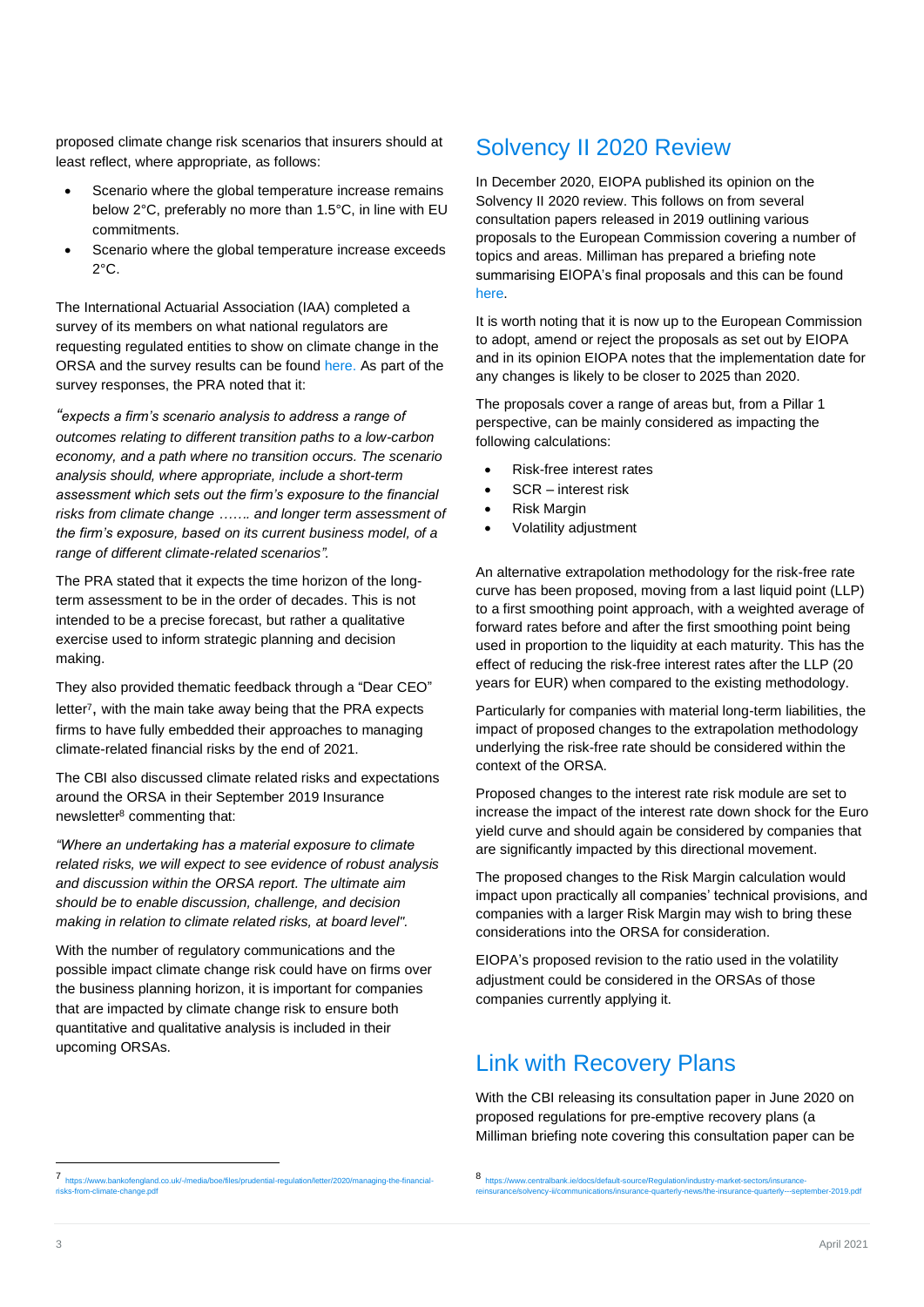found [here\)](https://ie.milliman.com/-/media/milliman/pdfs/articles/cbi-consultation-131-pre-emptive-recovery-planning.ashx), this serves to underline the importance of recovery plans being embedded in a company's Risk Management Framework. Naturally, there will be links between the recovery plan and the ORSA process.

Against this backdrop, the regulator might well expect to see a degree of consistency between the scenarios that are explored in the recovery plan and those chosen for the ORSA, with the area of most overlap being reverse stress testing. At least some recovery planning scenarios are likely to be more onerous than what would typically be included in the ORSA. Depending on whether or not a company has recently developed (or is in the process of developing) their recovery plan, the process of choosing the recovery scenarios may also form the basis for formulating ORSA scenarios.

Companies could also consider the metrics used to monitor their overall financial strength and resilience within the ORSA (for example SCR, liquidity, and profitability KRIs) and how they link in with the recovery indicators the company has chosen for their recovery plan. There should be an alignment here, with companies generally using their risk appetite statement as a driver for their chosen recovery indicators.

Where scenarios in a company's ORSA result in a possible recovery situation, the ORSA could reference the recovery plan and draw on its proposals for possible recovery actions in order to return the company to a position of strength.

### Operational Resilience

A common theme that runs through a number of regulators' communications, consultation papers and statements over the previous year is around operational resilience.

In March 2021, the PRA, in conjunction with the Bank of England and Financial Conduct Authority, released its Statement of Policy on operational resilience<sup>9</sup>, following its December 219 consultation paper on operational resilience and impact tolerances for important business services<sup>10</sup>, with the aim to improve the operational resilience of firms and protect the wider financial sector and economy from the impact of operational disruptions.

In their communications around dividends, the CBI highlight the need for (amongst other things) satisfactory operational resilience before considering a distribution. With their proposed regulations on recovery planning, the CBI is proactively engaging with companies as to how they monitor operational resilience and ensure a playbook is in place if a company's operations are threatened.

More recently, with their consultation on cross-industry guidance on outsourcing<sup>11</sup> published in February 2021, the CBI has highlighted the risks around outsourcing and the potential influence these arrangements can have on a company's operational resilience.

Although not specifically referenced in any regulatory communications, from the perspective of the ORSA there are a number of questions which may be useful to consider when looking at operational resilience, including:

- Under scenarios which do not consider operational risks (e.g. market risk scenarios), is there any secondorder operational strain which might impact upon operational resilience?
- Are there particular operational risk scenarios which might threaten or disrupt important business services?

With the pandemic drawing particular attention to operational resilience, the ORSA process can be a useful place to consider a company's resilience both qualitatively and quantitatively, under both company-specific and macro-level stress scenarios.

#### Other Considerations

#### **EMERGING RISKS (INCLUDING CYBER)**

A company's ORSA exercise can be an opportune environment in which to consider emerging risks.

The CBI has underlined the importance of the ORSA in considering emerging risks, commenting on the area in their September 2020 insurance newsletter<sup>12</sup>. The regulator also issued an emerging risk survey and flagged two areas for particular consideration: climate risk (including flooding) and cyber underwriting risk. Cyber underwriting was also incorporated into EIOPA's supervisory convergence plan for 2020<sup>13</sup> released in February 2020.

The ORSA exercise can be used by a company to test what might happen if a given emerging risk actually emerges, with a possible focus on the areas of climate and cyber underwriting risk (to align with the CBI's focus), if these have yet to be considered.

#### **LIQUIDITY**

In March 2020, the PRA released a supervisory statement on their approach to supervising liquidity and funding risks<sup>14</sup>. As part of this statement the PRA provided guidelines on liquidity assessment stress testing, indicating that companies should consider:

<sup>9</sup> [SoP 'Operational resilience' \(bankofengland.co.uk\)](https://www.bankofengland.co.uk/-/media/boe/files/prudential-regulation/statement-of-policy/2021/operational-resilience-march-2021.pdf?la=en&hash=908CF0854077E5F466D512BFB904C6EA4503F54B)

<sup>10</sup> [https://www.bankofengland.co.uk/prudential-regulation/publication/2018/building-the-uk-financial-sectors](https://www.bankofengland.co.uk/prudential-regulation/publication/2018/building-the-uk-financial-sectors-operational-resilience-discussion-paper)[operational-resilience-discussion-paper](https://www.bankofengland.co.uk/prudential-regulation/publication/2018/building-the-uk-financial-sectors-operational-resilience-discussion-paper)

<sup>11</sup> [https://www.centralbank.ie/publication/consultation-papers/consultation-paper-detail/cp138---consultation-on](https://www.centralbank.ie/publication/consultation-papers/consultation-paper-detail/cp138---consultation-on-cross-industry-guidance-on-outsourcing)[cross-industry-guidance-on-outsourcing](https://www.centralbank.ie/publication/consultation-papers/consultation-paper-detail/cp138---consultation-on-cross-industry-guidance-on-outsourcing)

<sup>12</sup> [https://www.centralbank.ie/docs/default-source/regulation/industry-market-sectors/insurance](https://www.centralbank.ie/docs/default-source/regulation/industry-market-sectors/insurance-reinsurance/solvency-ii/communications/insurance-quarterly-news/the-insurance-quarterly---september-2020.pdf?sfvrsn=6https://www.centralbank.ie/docs/default-source/regulation/industry-market-sectors/insurance-reinsurance/solvency-ii/communications/insurance-quarterly-news/the-insurance-quarterly---september-2020.pdf?sfvrsn=6)[reinsurance/solvency-ii/communications/insurance-quarterly-news/the-insurance-quarterly---september-2020.pdf](https://www.centralbank.ie/docs/default-source/regulation/industry-market-sectors/insurance-reinsurance/solvency-ii/communications/insurance-quarterly-news/the-insurance-quarterly---september-2020.pdf?sfvrsn=6https://www.centralbank.ie/docs/default-source/regulation/industry-market-sectors/insurance-reinsurance/solvency-ii/communications/insurance-quarterly-news/the-insurance-quarterly---september-2020.pdf?sfvrsn=6)<br>13 https://www.eiopa.europa.eu/content/eiopa-identifies-supervisory-technology-pensions-and-cyber-

<sup>.&</sup>lt;br>Int/eiopa-identifies-supervisory-technology-pensions-and-cyberunderware<br>The supervisory\_en

<sup>14</sup> [https://www.bankofengland.co.uk/-/media/boe/files/prudential-regulation/supervisory-statement/2020/ss2415](https://www.bankofengland.co.uk/-/media/boe/files/prudential-regulation/supervisory-statement/2020/ss2415-update-sep-2020.pdf?la=en&hash=4E72E06DAAF9FDA47987516A0B3141BD6E4DFEB0) [update-sep-2020.pdf](https://www.bankofengland.co.uk/-/media/boe/files/prudential-regulation/supervisory-statement/2020/ss2415-update-sep-2020.pdf?la=en&hash=4E72E06DAAF9FDA47987516A0B3141BD6E4DFEB0)